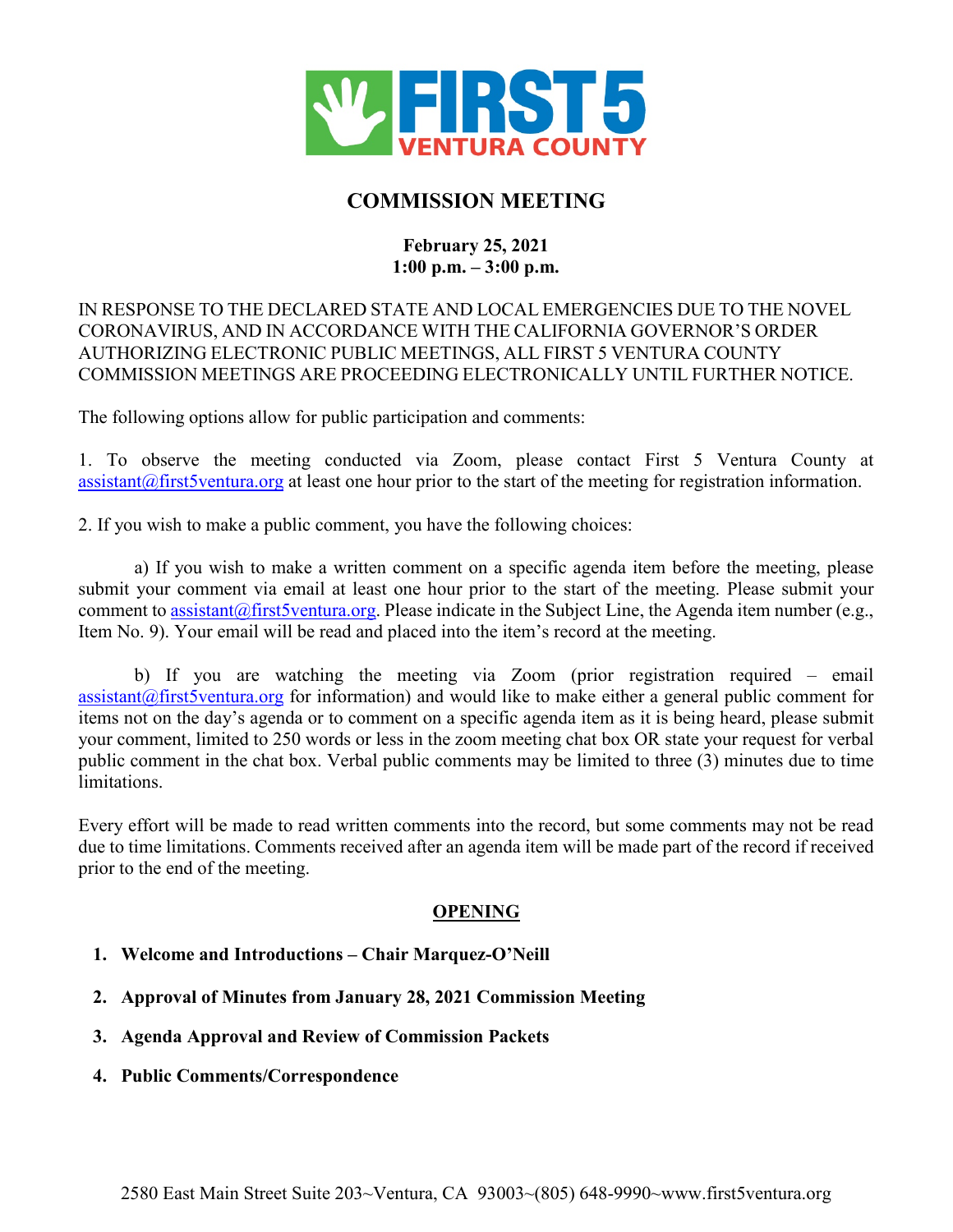# **5. Presentation: Strengthening the Social and Emotional Health of California's Young Children: Medi-Cal Strategies and Options for Creating an Advanced Child Health Delivery System – Alice Lam, Manatt Health**

# **The following items will be reviewed and discussed by the Commissioners for appropriate action.**

### **CONSENT AGENDA**

Consent Agenda Item 6: Review and approve unless an item is pulled for separate action by the Commission and moved to the Regular Agenda for consideration. Consent items are to be routine and non-controversial. All items are approved as recommended without discussion.

#### **6. Receive and File the First 5 Ventura County Financial Reports as of December 31, 2020**

# **REGULAR AGENDA**

**7. Recommendation to Grant Authority to the Executive Director to Contract with the Mixteco Community Organizing Project (MICOP) – Sam McCoy**

*(The recommended action would grant authority to the Executive Director to enter into a direct contract with existing service provider Mixteco Indigena Community Organizing Project to ensure continued services for Mixtec children 0-5 and their families living in Ventura County. As a component of the Neighborhood for Learning initiative, the two year allocation would be \$500,000 for the period of July 1, 2021 through June 30, 2023.)*

# **8. Recommendation to Maintain First 5 Ventura County's Help Me Grow Implementation Model – Sam McCoy**

*(The recommended action would maintain the current implementation model for Help Me Grow Ventura County and allocate \$613,460 for FYs 2021-23. In this model, First 5 Ventura County would maintain the role of organizing entity and responsibility for implementing all components of Help Me Grow Ventura County.)*

# **9. Recommendation to Fund Triple P Services, Training and Capacity Building through Challenge Grant Opportunities – Sam McCoy**

*(The recommended action would allocate up to \$100,000 in FY 2021-22 to develop a challenge grant model for funding Triple P and/or similar services for unserved populations, and training, capacity building and materials for local organizations providing clinical or educational support for families with children 0-5.)*

#### **10. State of Child Care During COVID-19 and First 5 Ventura County's Continued Response to the Pandemic – Nani Oesterle**

*(The Commission will receive information about the state of child care during COVID-19 and discuss First 5 Ventura County's continued response to the pandemic.)*